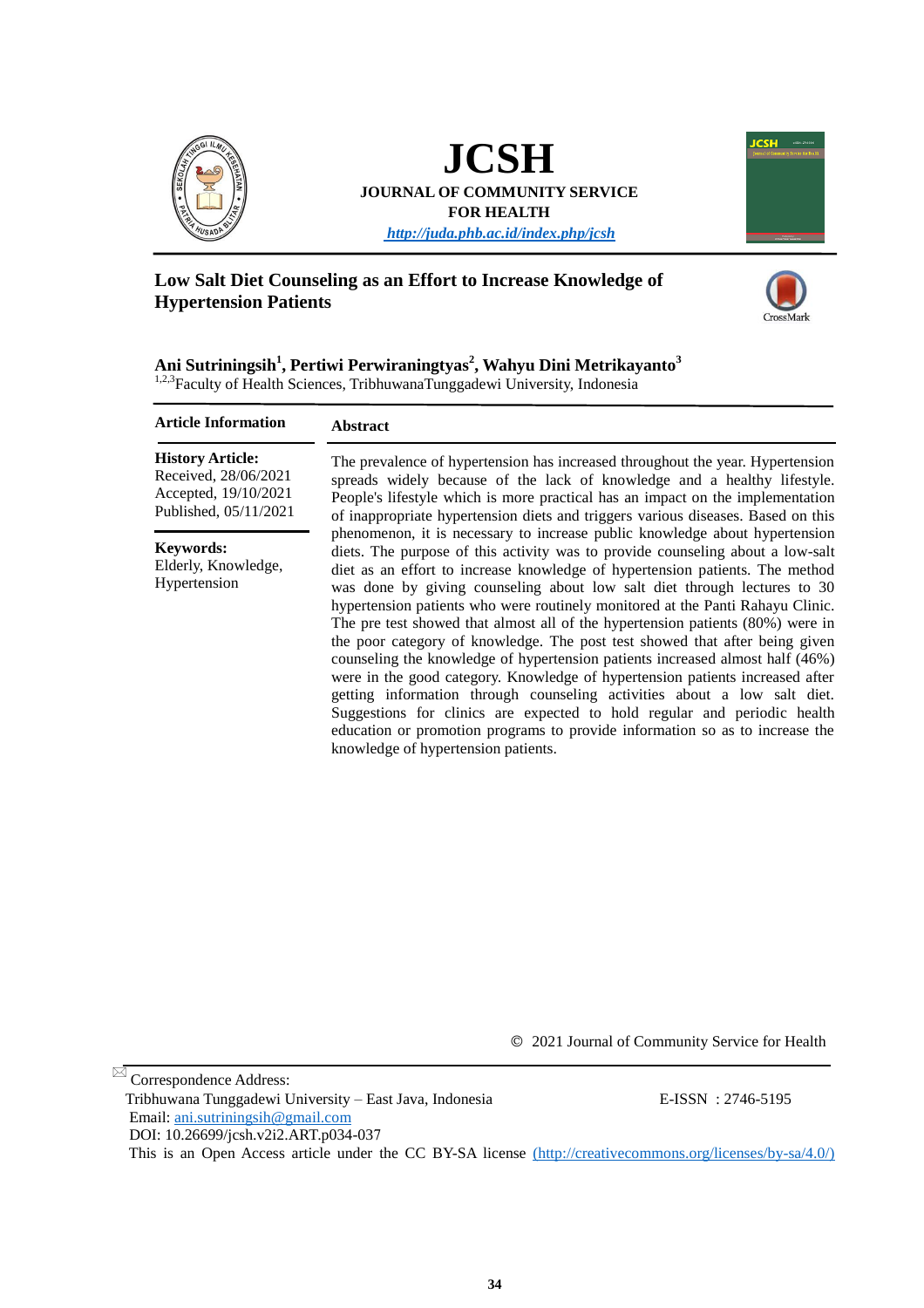# **INTRODUCTION**

Hypertension is a global health problem that requires attention because it can cause major death in both developed and developing countries. According to a survey conducted by the World Health Organization (WHO) in 2016, showed around 1.13 billion people in the world have hypertension. The incidence of hypertension in Indonesia based on measurement results at the age of 18 years is 25.8% or there are 65,048,110 people who suffer from hypertension the highest in Bangka Belitung (30.9%), followed by South Kalimantan (30.8%). According to the East Java province riskesdas data, the prevalence of hypertension reached 26.2%, the prevalence of hypertension in the city of Surabaya reached 22.0% (Kemenkes RI, 2013).

Diet is one way to treat hypertension without serious side effects, because of its natural control method. It's just that many people consider a hypertension diet as a hassle and unpleasant. Many foods can be included in the list of foods to avoid, such as flavoring salt, salty popcorn, cheese and potato chips (Devita, 2014). Diet is one way to reduce hypertension. Dietary factors (dietary compliance) are important things to consider in patients with hypertension. Patients with hypertension should adhere to a hypertension diet in order to prevent further complications. Patients with hypertension must continue to run a hypertension diet every day with the presence or absence of pain and symptoms that arise. This is intended so that the blood pressure of people with hypertension remains stable so that they can avoid hypertension and its complications (Agrina, Rini, 2011).

The goal of diet management is to help lower blood pressure and maintain blood pressure toward normal. Besides, the diet is also intended to reduce other risk factors such as excess body weight, high levels of fat, cholesterol and uric acid in the blood. It is recommended that people with hypertension have knowledge and attitudes about a low-salt diet because a good level of knowledge and attitude about a hypertension diet will facilitate behavioral changes by controlling blood pressure. According to Notoatmodjo states that one of the determinants of changes in health behavior is a predisposing factor which includes knowledge and attitudes regarding hypertension diet (Notoatmodjo, 2010).

Panti Rahayu Clinic is a first-level health facility BPJS Kesehatan Malang which is located on Jl. Simpang Borobudur No.1 Mojolangu, Kec. Lowokwaru, Malang City, East Java 65142 with a total of 5219 people using BPJS. The results of the preliminary study on November 5, 2020, obtained data on 105 people registered as active participants in hypertension PROLANIS (chronic disease management program). The increase in hypertensive patients is caused by several factors, one of which is the regulation of a low-salt diet. This is closely related to knowledge that shapes behavior and attitudes in consuming food. Drugs are taken in a controlled manner every Wednesday and Saturday every week, and patients are required to have control every month. Before the Covid-19 pandemic, patients did health counseling exercises once a month, but during the Covid-19 pandemic, these routine activities were abolished. The results of interviews with 10 hypertension patients at the Panti Rahayu Clinic, Malang, found that only 30% of patients knew about a low salt or sodium diet.

Based on the analysis of the existing situation and problems, the solution offered is to provide counseling about a low salt diet, considering that this disease is one of the genetic diseases in Indonesia and requires immediate treatment.

## **METHOD**

## **Time and Place of Activity**

The counseling activity was carried out at the Panti Rahayu Clinic, Malang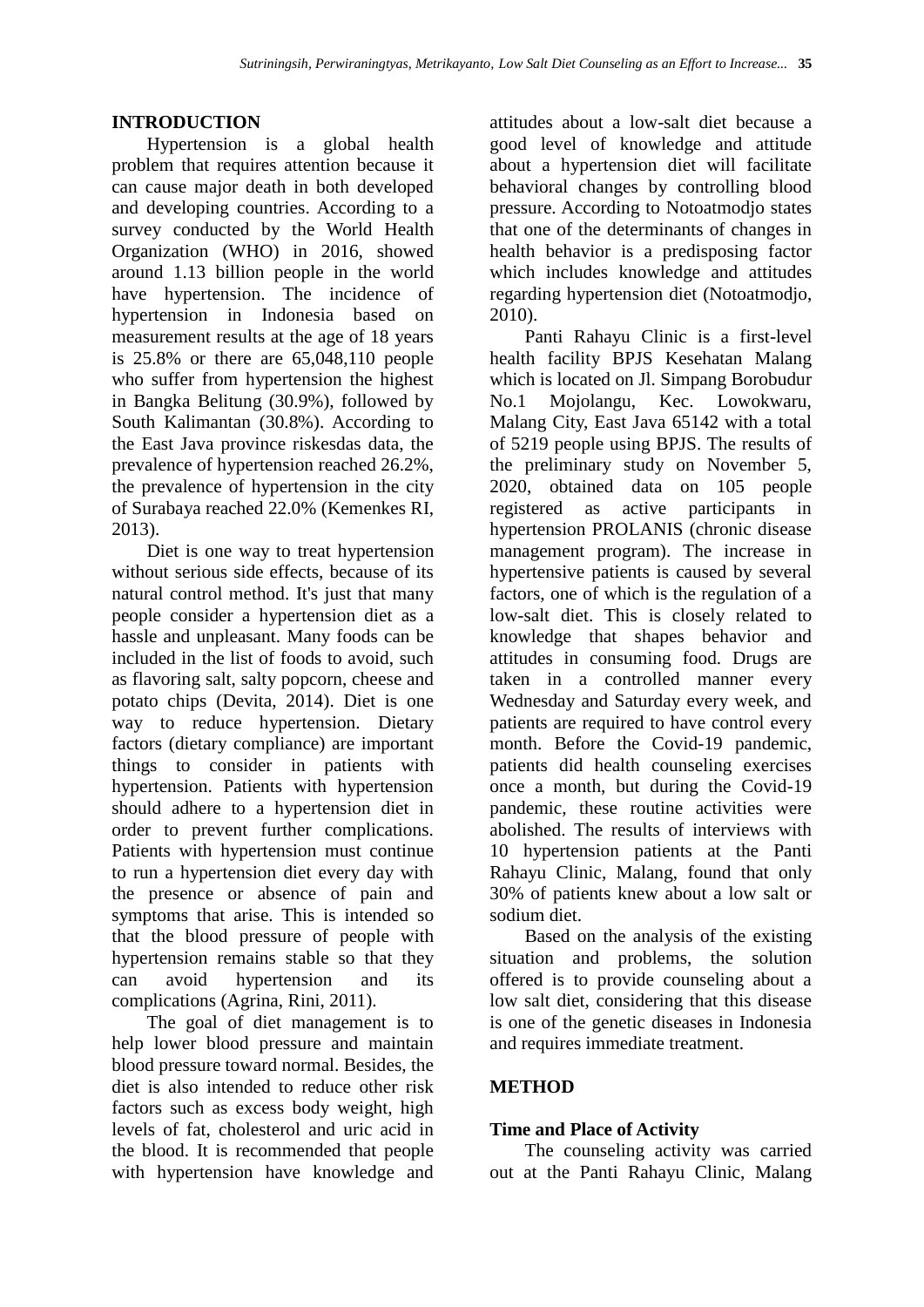City and was carried out on November 21, 2020.

## **Activity Methods**

- 1. Preparation starting from licensing to the Director of the Panti Rahayu Clinic, Malang City.
- 2. Perform a time contract with PROLANIS (cronic disease management program) officers.
- 3. Giving a pre test using a questionnaire.
- 4. Giving counseling about a low-salt diet to hypertension patients (Figure 1).
- 5. Giving a post test using a questionnaire.

### **RESULTS**

The characteristics of participants in community service activities.

|                     |  | Table 1. Characteristics of participants at |  |  |  |  |  |
|---------------------|--|---------------------------------------------|--|--|--|--|--|
| Panti Rahayu Clinic |  |                                             |  |  |  |  |  |

| т ани танауи Сппк<br><b>Characteristics</b> | f                | $\frac{0}{0}$ |  |  |  |
|---------------------------------------------|------------------|---------------|--|--|--|
|                                             |                  |               |  |  |  |
| Age (years)                                 |                  |               |  |  |  |
| $45 - 55$                                   | 5                | 16.7          |  |  |  |
| 56-66                                       | 18               | 60.0          |  |  |  |
| 67-76                                       | 6                | 20.0          |  |  |  |
| 77-87                                       | 1                | 3.3           |  |  |  |
| <b>Sex</b>                                  |                  |               |  |  |  |
| Male                                        | 15               | 50.0          |  |  |  |
| Female                                      | 15               | 50.0          |  |  |  |
| <b>Last Education</b>                       |                  |               |  |  |  |
| <b>Elementary School</b>                    | $\overline{0}$   | 0.0           |  |  |  |
| Junior High School                          | 5                | 16.7          |  |  |  |
| Senior High School                          | 11               | 36.7          |  |  |  |
| College                                     | 14               | 46.6          |  |  |  |
| <b>Blood Pressure (mmHg)</b>                |                  |               |  |  |  |
| Pre Hypertension                            | 10               | 33.3          |  |  |  |
| Stage 1 Hypertension                        | 20               | 66.7          |  |  |  |
| Stage 2 Hypertension                        | $\overline{0}$   | 0.0           |  |  |  |
| <b>Knowledge of</b>                         |                  |               |  |  |  |
| <b>Hypertension Before</b>                  |                  |               |  |  |  |
| Counseling                                  |                  |               |  |  |  |
| Very Good                                   | $\mathbf{1}$     | 3.33          |  |  |  |
| Good                                        | $\boldsymbol{0}$ | 0.0           |  |  |  |
| Moderate                                    | 5                | 16.6          |  |  |  |
| Less                                        | 24               | 80.0          |  |  |  |
| <b>Knowledge of</b>                         |                  |               |  |  |  |
| <b>Hypertension After</b>                   |                  |               |  |  |  |
| Counseling                                  |                  |               |  |  |  |
| Very Good                                   | $\overline{2}$   | 6.66          |  |  |  |

| Good         | 14 | 46.6 |
|--------------|----|------|
| Moderate     | 8  | 26.6 |
| Less         | h  | 20   |
| <b>Total</b> | 30 | 100  |

Based on Table 1 more than half (60%) of hypertensive patients aged 56-66 years, half (50%) of hypertensive patients are male and female, respectively, almost half (46.6%) of hypertensive patients have the last education at college, and more than half (66.7%) of hypertensive patients were categorized as stage 1 hypertension. Before counseling, most (80%) hypertensive patients have poor category knowledge. After counseling, almost half (46%) of hypertensive patients had knowledge in the good category.

### **DISCUSSION**

Most of hypertensive patients have poor category knowledge. It is known from the presentation of the lowest answers from the tabulated data on the parameters of foods that are allowed for a low salt diet, foods that are not allowed for a low salt diet, and types of low salt diets. The majority of hypertensive patients have a low level of education (Senior High School) which is 37.9% of hypertensive patients. Education will affect a person's absorption of information. The higher the level of education, it will be easier for someone to absorb information. People who have higher education tend to be more prone to hypertension than people who have low education. Education is significantly related to lifestyle, stress and nutritional status. Education is related to work and income received, the amount of one's income affects one's eating preferences (Nursalam, 2013).

However, there are some hypertensive patients who have a high level of final education, namely the high school level, but their knowledge is not good. This can be influenced by several factors, including the attitude of the elderly, meaning that most hypertensive patients do not really care about a good diet for people with